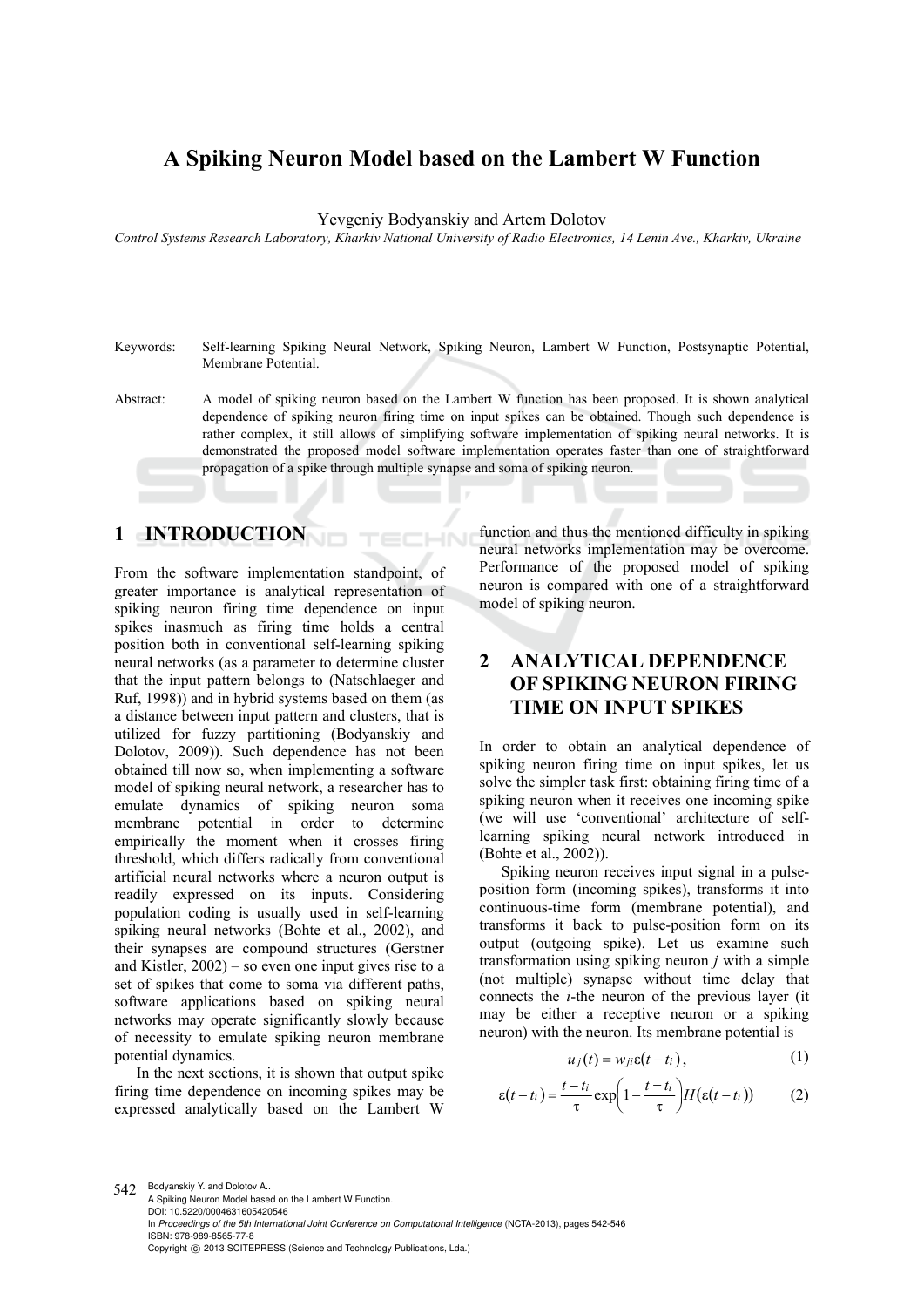where  $t_i$  is a spike produced by the *i*-th neuron,  $w_{ii}$ is a synaptic weight between the *i*-th and the *j*-th neurons,  $\varepsilon(\bullet)$  is a spike-response function,  $\tau$  is the membrane potential decay time constant,  $H(\bullet)$  is the Heaviside step function. At the moment when  $u_j(t)$  reaches firing threshold  $\theta_{s,n}$ , the spiking neuron generates outgoing spike  $t_i$  on its output. The task is to find dependence  $t_i(t_i)$ .

In order to solve the problem, we have to utilize the function that is inverse to function

$$
f(z) = ze^z \tag{3}
$$

where *z* is a complex variable. Plot of function  $f(z)$ is depicted on Figure 1.



The inversion function of  $f(z)$  is the Lambert W function, also called the omega function,  $\Omega(z)$ (Corless, Gonnet, Hare, et al., 1996). It cannot be expressed in terms of elementary functions. It has two main branches on interval  $\left[-\frac{1}{e}, 0\right)$  (Figure 2):  $\Omega_{-1}(x)$  when  $\Omega(x) < -1$  (dashed line) and

 $\Omega_0(x)$  when  $\Omega(x) \ge -1$  (solid line).

Let us solve now the equation

$$
u_j(t) = \theta_{s.n.}
$$
 (4)

for *t* (*t* is apparently less than simulation interval time  $t_{sim}$ ). Using (1), (2), and the Heaviside step function definition, we can express membrane potential of the *j*-th neuron as follows:

$$
u_j(t) = \begin{cases} w_{ji} \frac{t - t_i}{\tau} e^{-\frac{t - t_i}{\tau}}, & t \ge t_i; \\ 0, & t < t_i. \end{cases}
$$
 (5)

Case  $t < t_i$  doesn't make sense as a spiking neuron

can't fire until the only incoming spike  $t_i$  reaches it so the equation (4) takes from

$$
w_{ji} \frac{t - t_i}{\tau} e^{-\frac{1 - t_i}{\tau}} = \theta_{s.n.} \,. \tag{6}
$$



It should be noted that, from practical considerations, parameters of equation (6) may be bounded as follows:

$$
w_{ji} > 0, \tag{7}
$$

$$
\tau > 0 \tag{8}
$$

$$
\theta_{s,n} > 0. \tag{9}
$$

Now, applying definition of  $\Omega_0(x)$  (as we aim to get time when membrane potential crosses firing threshold from below), we obtain

$$
-\frac{t-t_i}{\tau} = \Omega_0 \left( -\frac{\theta_{\rm s.n.}}{ew_{ji}} \right) \tag{10}
$$

or

$$
t = t_j = t_i - \tau \Omega_0 \left( -\frac{\Theta_{\text{s.n.}}}{e w_{ji}} \right). \tag{11}
$$

Let us consider now more complex case when two spikes  $t_1$  and  $t_2$  generated by neurons of the previous layer reach the *j*-th spiking neuron, and the first neuron in the previous layer has fired earlier than the second one, i.e.

$$
t_1 < t_2 \tag{12}
$$

Equation (4) will take the following form in such case:

$$
w_{j1} \frac{t - t_1}{\tau} e^{-\frac{1 - t - t_1}{\tau}} H(t - t_1) +
$$
  
+ 
$$
w_{j2} \frac{t - t_2}{\tau} e^{-\frac{1 - t - t_2}{\tau}} H(t - t_2) = \theta_{s.n.}
$$
 (13)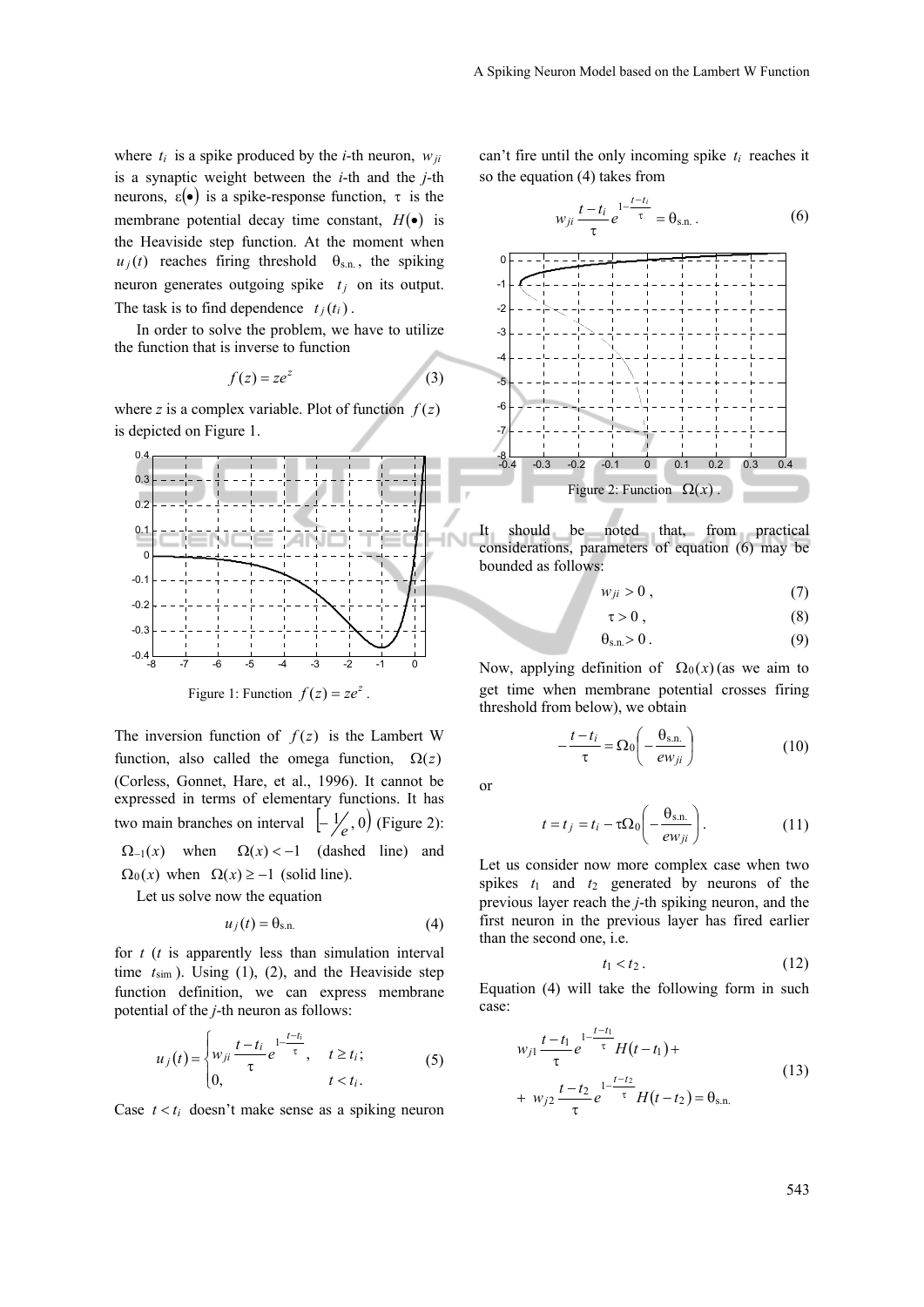or in an expanded form:

**COLLEGE** 

$$
\begin{cases}\n0 = \theta_{\text{s.n.}}, \\
t < t_1, t < t_2; \\
w_{j2} \frac{t - t_2}{\tau} e^{-\frac{1 - t_2}{\tau}} = \theta_{\text{s.n.}}, \\
t < t_1, t \ge t_2; \\
w_{j1} \frac{t - t_1}{\tau} e^{-\frac{1 - t_1}{\tau}} = \theta_{\text{s.n.}}, \\
t \ge t_1, t < t_2; \\
w_{j1} \frac{t - t_1}{\tau} e^{-\frac{1 - t_1}{\tau}} + w_{j2} \frac{t - t_2}{\tau} e^{-\frac{1 - t_2}{\tau}} = \theta_{\text{s.n.}}, \\
t \ge t_1, t \ge t_2, t < t_{\text{sim.}}\n\end{cases} (14)
$$

Taking into account (9) and (12), the first and the second systems of equations from (14) do not make sense. Solution of the third system of equations is similar to  $(11)$ , namely

$$
t = t_j = t_1 - \tau \Omega_0 \left( -\frac{\theta_{\rm s.n.}}{ew_{j1}} \right). \tag{15}
$$

By solving the fourth system of equations from (14), we obtain the following dependence

$$
t = \frac{w_{j1}t_1e^{\frac{t_1}{\tau}} + w_{j2}t_2e^{\frac{t_2}{\tau}}}{w_{j1}e^{\frac{t_1}{\tau}} + w_{j2}e^{\frac{t_2}{\tau}}} - \tau \times
$$
  

$$
w_{j1}e^{\frac{t_1}{\tau}} + w_{j2}e^{\frac{t_1}{\tau}}
$$
  

$$
\times \Omega_0 \left( -\frac{\frac{a}{\tau_1}\frac{a}{w_{j1}e^{\frac{t_1}{\tau}} + w_{j2}e^{\frac{t_2}{\tau}}}}{e^{\frac{t_1}{\tau_1}} + w_{j2}e^{\frac{t_2}{\tau}}} \right).
$$
 (16)

It is notable that equation (16) is substantially generalization of equation (15): it defines a wave whose inverse form is identical to a separate postsynaptic potential and that considers effect of the preceding spike on the neuron's membrane potential.

#### **3 A SPIKING NEURON MODEL**

Let us generalize equation (16) now for case of arbitrary number of incoming spikes.

It is worthy of note that solution (15), (16) of equation (13) defines two time intervals –  $[t_1,t_2]$ and  $[t_2, t_{sim}]$  where on each interval, membrane potential of spiking neuron's soma takes wave-like

form that is caused by two incoming spikes. Utilizing  $\Omega_0(x)$  in (15), (16), we consider on the mentioned interval only those lapses where membrane potential monotonically increases since we need to obtain moment when membrane potential reaches firing threshold from below. Solution (15), (16) gives firing time of neuron when its membrane potential reaches firing threshold either on the interval when its value monotonically increases for the first time (soma receives incoming spike  $t_1$ ) or on the interval when it increases for the second time (soma receives incoming spike *t*<sup>2</sup> ). If solution (15) does not produce a real value, it means the membrane potential has not reached firing threshold still so the second interval should be analyzed. If solution (16) has not produces a real value either, it means two incoming spikes are not sufficient to fire the neuron.

Evidently the reasoning above may be applied to arbitrary number of incoming spikes so in order to obtain a generalized solution, we have to analyze each interval one by one where membrane potential increases to find the first moment when it reaches firing threshold. Such exhaustive search apparently requires much less number of comparisons as opposed to continual comparing on each time step in straightforward modelling of spiking neurons. To perform the comparison, all spikes incoming to the *j*th neuron should be arranged in order of firing time magnitude (so the set of incoming spikes  $T = \{t_{ji} | 0 \le t_{ji} \le t_{\text{max}} \ \forall i, i = \overline{1,n} \}$  where  $t_{\text{max}}$  is the latest possible firing time of neuron of the previous layer, *n* is the number of neurons in the previous layer, should be transformed to linearly ordered set  $\{t_{j\hat{i}} | t_{j,\hat{i}-1} \le t_{j\hat{i}}, t_{j\hat{i}} \in T \,\forall \hat{i}, \hat{i} = \overline{1, n} \}.$  Then the simulation interval should be broken down with respect to the ordered set of incoming spikes  $(\text{intervals} \quad [t_{j,1}, t_{j,2}), [t_{j,2}, t_{j,3}), \dots, [t_{j,i-1}, t_{ji}), \dots, [t_{jn}, t_{\text{sim}}).$ Finally, each interval should be analyzed sequentially whether membrane potential reached firing threshold – once the first real value is obtained, the search should be stopped.

By increasing number of addends to current number of intervals that have been analyzed, we can generalize equations (15), (16) as follows:

$$
t = t_j = \frac{A}{B} - \tau \Omega_0 \left( -\frac{\theta_{\text{s.n.}}}{e} \frac{e^{\frac{A}{\tau B}}}{B} \right),\tag{17}
$$

$$
A = \sum_{\hat{k}=1}^{\hat{i}} t_{j\hat{k}} w_{j\hat{k}} e^{\frac{t_{j\hat{k}}}{\tau}},
$$
 (18)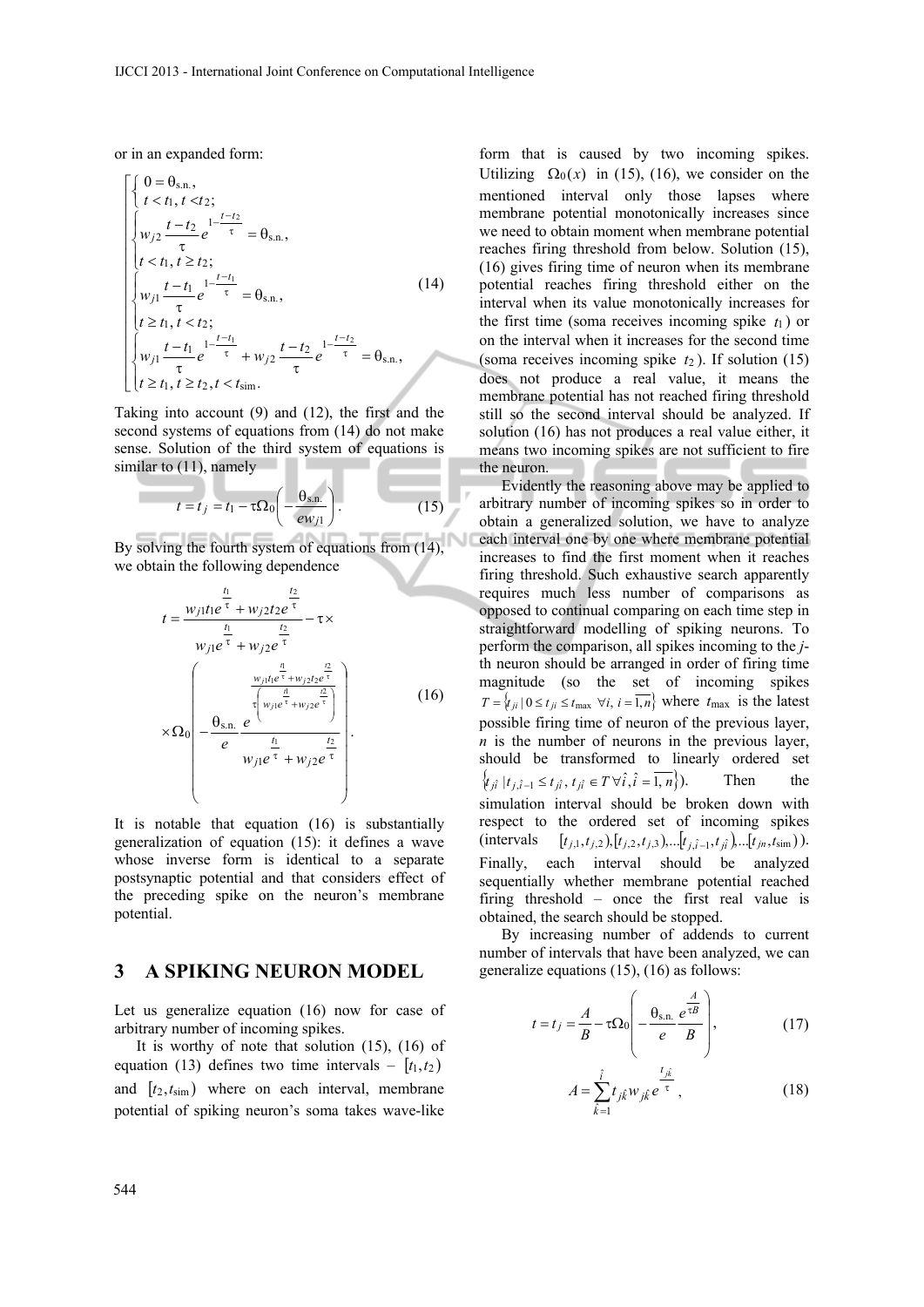$$
B = \sum_{\hat{k}=1}^{\hat{i}} w_{j\hat{k}} e^{\frac{t_{j\hat{k}}}{\tau}}.
$$
 (19)

where  $\hat{i}$  is the number of interval currently being analyzed;  $t_{jk}$  is an enumerated spike,  $w_{jk}$  is a weight of synapse that spikes comes to soma through. Now if one calculates  $t_i$  according to (17)-(19) on each time interval until a real value is received, he can obtain spiking neuron firing time for an arbitrary number of incoming spikes (Figure 3 illustrates case with three incoming spikes).

Thus, having analytical model of spiking neuron, a researcher can easily implement a software application of self-learning spiking neural network (learning procedures of spiking neural networks are out of scope of this paper). Under easy software implementation, we understand the fact that a researcher does not have to program spike propagation form a receptive neuron or a spiking neuron through multiple synapse to soma of the spiking neuron whose firing time is being obtained. In a sense, the proposed model of spiking neuron is akin to conventional models of artificial neural networks of the second generation as they are constructed in terms of matrix algebra, thus allowing developers and researcher to avoid biological aspect of neurons operating.

An additional advantage of the proposed model is that it can operate in a sequence mode when new spikes constantly come to spiking neuron inputs. However, we have to note here that spiking neuron refractoriness and effect of spike-after potential on further neuron firing are not considered in this work as in any case they play no part in the most of spiking neural networks used in actual practice.

# **4 SPIKING NEURON SOFTWARE IMPLEMENTATIONS PERFORMANCE**

Nowadays software applications of the designed models and systems are in most common use due to their simplicity and low price as compared to hardware implementations. This brings up an important question on performance of different spiking neuron software implementations. Surprisingly, ways to improve spiking neural network models for software implementation are poorly researched. This section describes results of performance testing of two spiking neuron software implementations – straightforward model and the model introduced in this paper based on the Lambert W function.

The straightforward model of spiking neuron (an example of it can be found in (De Berredo, 2005)) emulates spiking neuron membrane potential dynamics and has to check whether its value crossed firing threshold on each time step.

Software implementation of the spiking neuron model introduced on the Lambert W function base rests on the procedure described in the previous section: incoming spikes are put in order of their firing time magnitude and  $t_i$  is calculated with (17)-(18) on each time interval formed; the first real value of  $t_j$  indicates firing time of spiking neuron.

As seen from Table 1, the introduced model is always faster than the straightforward model though its operating time raises as size of input spikes vector increases.

Table 1: Results of performance testing of straightforward model of spiking neuron and the model proposed in this paper. **IGLY PUBLIC ATIONS** 

| Size of input<br>spikes vector | Firing time calculation speed, s |                                             |
|--------------------------------|----------------------------------|---------------------------------------------|
|                                | Straightforward<br>model         | Model based on<br>the Lambert W<br>function |
| 10                             | 0.0019                           | 0.0012                                      |
| 50                             | 0.254                            | 0.148                                       |
| 100                            | 0.706                            | 0.308                                       |
| 300                            | 2.129                            | 1.524                                       |
| 500                            | 4.018                            | 1.757                                       |

We have to note here that in practice, a range of various techniques are used to improve performance of software implementations (e.g., methods of matrix algebra). We used just 'pure' models for the sake of reference models comparison.

### **5 CONCLUSIONS**

The major conclusion of the research is that analytical dependence of spiking neuron firing time on input spikes can be expressed – but in an intricate way. That fact complicates comprehensive analysis of spiking neural networks behavior and features. However, the proposed spiking neuron model allows of improving spiking neural networks software implementations performance. It also allows a researcher to abstract away from biological specific of spiking neural networks when implementing them and to use them just as a regular tool for data processing. Another advantage of the proposed model is its precision level of the firing time